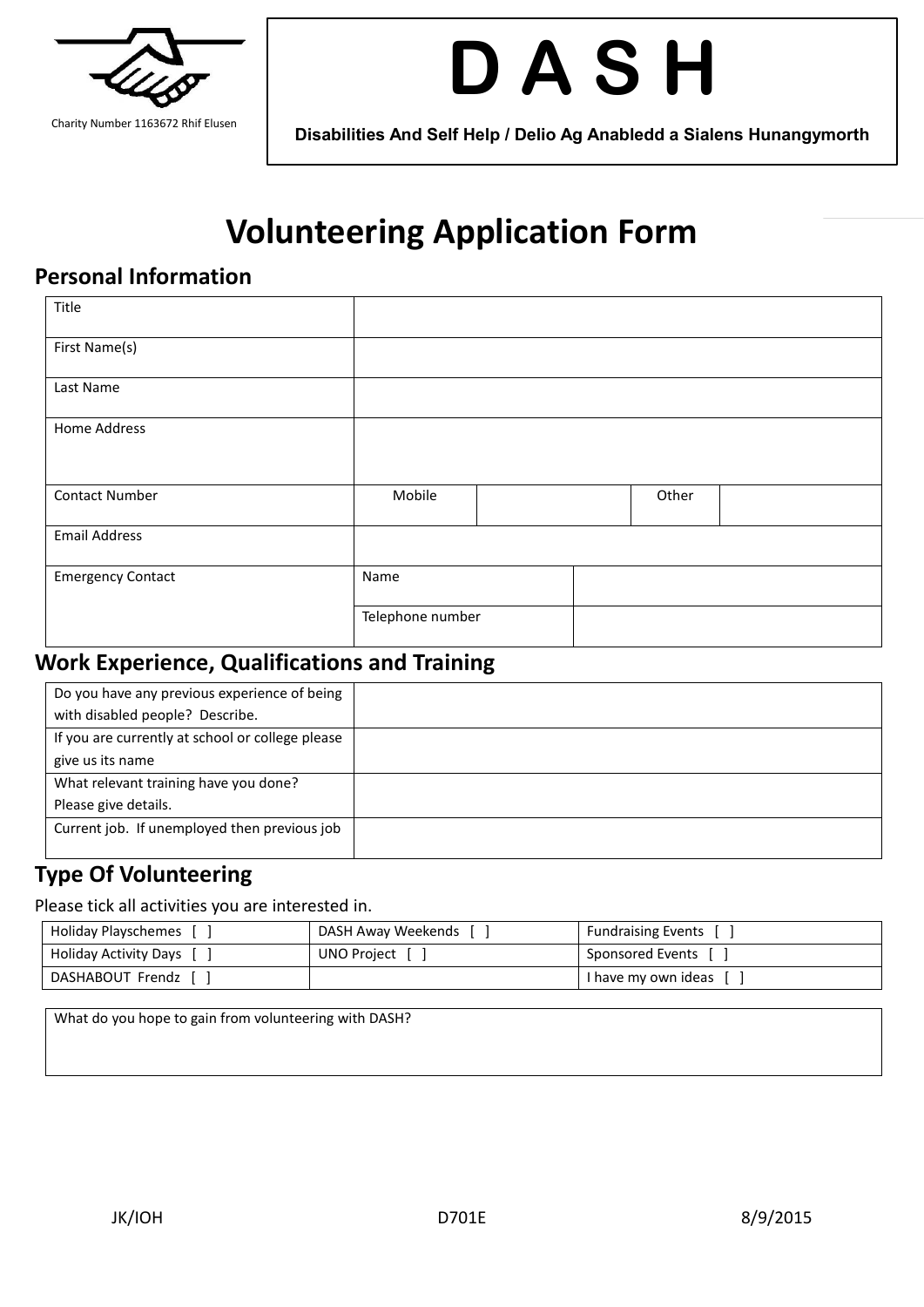### **Additional Details**

| Do you have access to your own transport?                                                      |       |                | Yes [<br>No I |
|------------------------------------------------------------------------------------------------|-------|----------------|---------------|
| Do you have any medical condition that you want to make us aware of?                           |       | Yes [ ] No [ ] |               |
| If yes please give details.                                                                    |       |                |               |
|                                                                                                |       |                |               |
| Do you consider yourself to be disabled?                                                       |       | Yes [ ] No [ ] |               |
| If yes please tell us if we can make any reasonable adjustments to help with your application. |       |                |               |
|                                                                                                |       |                |               |
|                                                                                                |       |                |               |
| Languages spoken                                                                               | First | Second         |               |
|                                                                                                |       |                |               |
| Do you have any particular skills to offer (eg face painting, music, etc)?                     |       |                |               |
|                                                                                                |       |                |               |
|                                                                                                |       |                |               |

#### **References**

Please give details of two people you wish us to contact for a confidential assessment of your suitability for volunteering. References should be responsible adults eg your teachers/college tutors, an employer.

| 1 <sup>st</sup> Reference |         |  |
|---------------------------|---------|--|
| Name                      | Address |  |
| Relationship to you       |         |  |
| Tel no.                   | Email   |  |
| 2 <sup>nd</sup> Reference |         |  |
| Name                      | Address |  |
| Relationship to you       |         |  |
| Tel no.                   | Email   |  |

#### **Criminal Convictions**

As the post you are applying for has substantial access to children and/or vulnerable adults you **MUST** disclose any convictions, bindover orders, or cautions whether current or 'spent'. If you have any of the following : convictions, cautions, bindover orders, investigations, or similar, please send details by email to [do@dashceredigion.org.uk](mailto:do@dashceredigion.org.uk) with your full name, your date of birth and position applied for, and tick box A.

| Box A (see email) |  |  |
|-------------------|--|--|
|                   |  |  |

| If you have none of these tick box B. |                                         |  |
|---------------------------------------|-----------------------------------------|--|
| Box B "None to declare"               | $\begin{smallmatrix} \end{smallmatrix}$ |  |

In the event of employment, any failure to disclose these and pending investigations could result in disciplinary action or dismissal. All posts with access to children will be subject to a Disclosure and Barring Service check. Checks will also me made with other agencies if considered necessary.